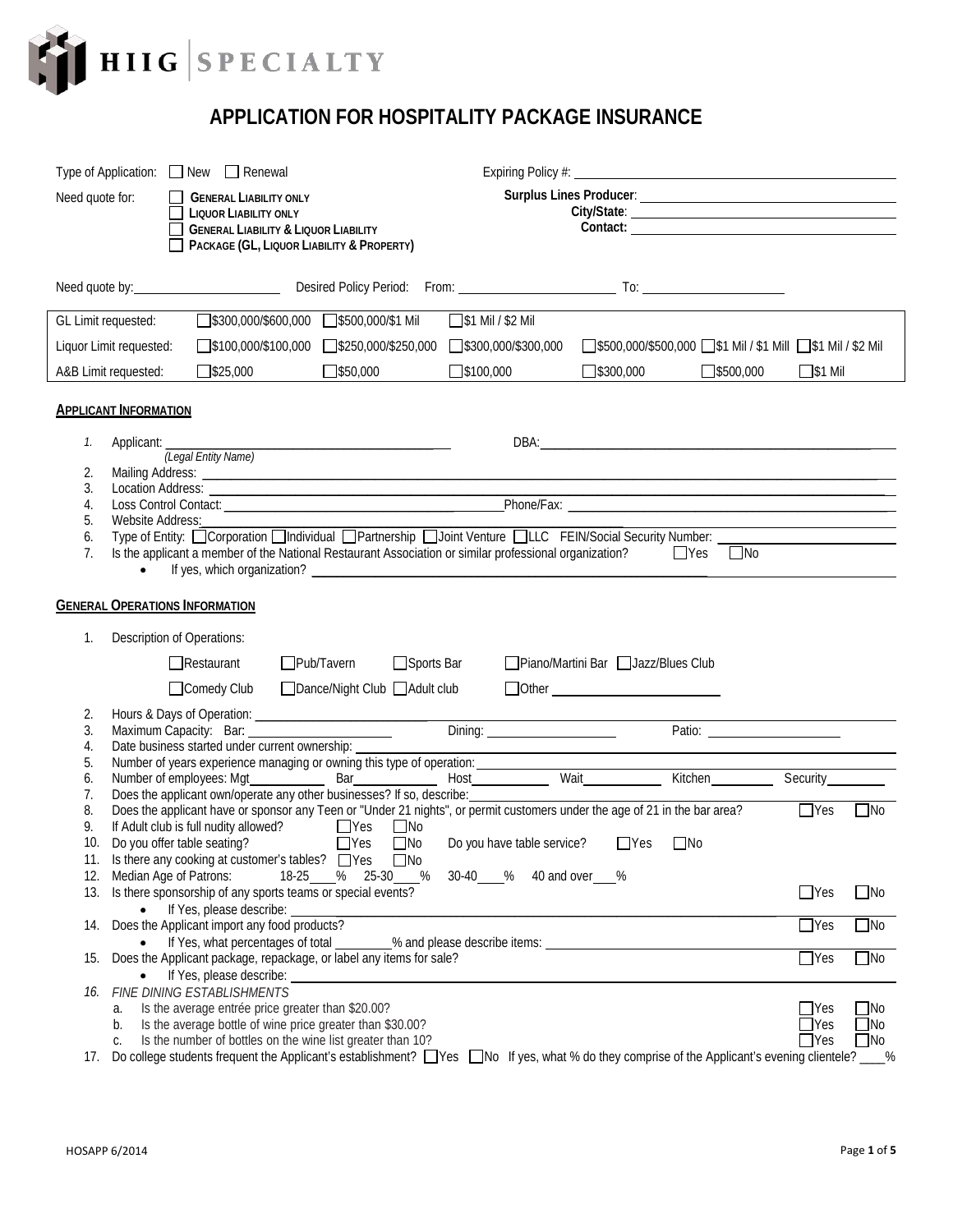

Provide Applicant's annual sales for food and all alcoholic beverages (liquor, beer, and wine) below:

|                | Alcohol<br><b>On-Premises Sales</b> | Alcohol<br><b>Take-Out Sales</b> | Food Sales | Other Sales* | <b>Total Sales</b> |
|----------------|-------------------------------------|----------------------------------|------------|--------------|--------------------|
| Next 12 months |                                     |                                  |            |              |                    |
| Past 12 months |                                     |                                  |            |              |                    |

**\*Describe other sales (i.e. catering, gaming, admissions – if catering provide breakout between food & alcohol):** 

If there are on-premises and take-out alcohol sales, does the Applicant keep separate sales records for on-premises and take-out alcohol sales?  $\Box$ Yes  $\Box$ No

## **PREMISE SAFETY INFORMATION**

|          | 1.<br>2.<br>3.<br>4.<br>5.<br>6.<br>7.<br>8.<br>9.<br>10.<br>12. | Is the building sprinklered?<br>$\bullet$<br>$\bullet$<br>$\bullet$<br>$\bullet$ | Do you have a building maintenance program?<br>Are all exits properly marked and lighted?<br>Is a secondary means of egress (exits) provided for each floor having public access?<br>Does the applicant have and practice an evacuation plan?<br>Does the Applicant have generators in place to protect stock in the event of a power outage?<br>Are all smoke detectors properly maintained?<br>Is there a fire extinguishing system in the kitchen?<br>Are there any apartments or other type of occupancies in the building?<br>Does the kitchen have a deep fat fryer? If so, is it protected by an automatic fire extinguishing system?<br>Is this system UL 300/NFPA compliant?<br>Is system wet?<br>Is this system equipped with automatic fuel shutoffs?<br>11. Is a cleaning of the hood and duct system performed at least every 6 months?<br>Is the hood and duct system cleaned by an outside contractor?<br>Does the Applicant receive a certificate of insurance from the contractor?<br>Is the kitchen equipped with UL listed grease extractors? |                 |                                                                                        |  | $\Box$ Yes<br>$\Box$ Yes<br>$\exists$ Yes<br>$\Box$ Yes<br>$\Box$ Yes<br>$\Box$ Yes<br>$\Box$ Yes<br>$\Box$ Yes<br>$\Box$ Yes<br>$\Box$ Yes<br>$\Box$ Yes<br>$\Box$ Yes<br>$\Box$ Yes<br>$\Box$ Yes<br>$\Box$ Yes<br>$\Box$ Yes<br>$\Box$ Yes | $\Box$ No<br>$\Box$ No<br>$\Box$ No<br>$\Box$ No<br>$\Box$ No<br>$\Box$ No<br>$\Box$ No<br>$\Box$ No<br>$\Box$ No<br>$\Box$ No<br>$\Box$ No<br>$\square$ No<br>$\Box$ No<br>$\Box$ No<br>$\Box$ No<br>$\Box$ No<br>  No |
|----------|------------------------------------------------------------------|----------------------------------------------------------------------------------|------------------------------------------------------------------------------------------------------------------------------------------------------------------------------------------------------------------------------------------------------------------------------------------------------------------------------------------------------------------------------------------------------------------------------------------------------------------------------------------------------------------------------------------------------------------------------------------------------------------------------------------------------------------------------------------------------------------------------------------------------------------------------------------------------------------------------------------------------------------------------------------------------------------------------------------------------------------------------------------------------------------------------------------------------------------|-----------------|----------------------------------------------------------------------------------------|--|-----------------------------------------------------------------------------------------------------------------------------------------------------------------------------------------------------------------------------------------------|-------------------------------------------------------------------------------------------------------------------------------------------------------------------------------------------------------------------------|
|          |                                                                  | $\Box$ Weekly                                                                    | 13. What is the frequency of cleaning of the grease extractors?<br>$\Box$ Monthly                                                                                                                                                                                                                                                                                                                                                                                                                                                                                                                                                                                                                                                                                                                                                                                                                                                                                                                                                                                | $\Box$ Annually |                                                                                        |  | $\Box$ Yes                                                                                                                                                                                                                                    | $\Box$ No                                                                                                                                                                                                               |
|          | 15.<br>18.<br>19.<br>20.<br>21.<br>22.<br>23.                    |                                                                                  | 14. Does the applicant have any mechanical rides, climbing walls, foam machines or inflatables?<br>Does the applicant conduct any physical contests or events inside or outside the facility?<br>16. Is the risk located on a beach, vessel, dock or pier?<br>17. Has the applicant ever been cited for building code, health or liquor violations?:<br>If yes, describe citation:<br>Does the Applicant perform regular sweeping/mopping and/or floor inspections? Are logs kept for all cleaning operations?<br>Is there a sanitation manager employed with proper hygiene procedures established?<br>Does the Applicant contract pest control services?<br>Does the Applicant contract snow/ice removal?<br>Does the Applicant receive certificates of insurance from all contractors, subcontractors and suppliers?<br>Is the parking lot maintained and does it have adequate lighting?                                                                                                                                                                     |                 |                                                                                        |  | $\Box$ Yes<br>$\exists$ Yes<br>$\bigcap$ Yes<br>$\Box$ Yes<br>$\Box$ Yes<br>$\Box$ Yes<br>$\Box$ Yes<br><b>Nes</b><br>$\Box$ Yes<br>$\Box$ Yes                                                                                                | $\Box$ No<br>$\Box$ No<br>$\Box$ No<br>$\square$ No<br>$\Box$ No<br>$\Box$ No<br>$\Box$ No<br>$\Box$ No<br>$\Box$ No<br>$\square$ No                                                                                    |
|          |                                                                  |                                                                                  | ENTERTAINMENT INFORMATION (If applicant has more than 1 location, specify location number applicable to each form of entertainment)                                                                                                                                                                                                                                                                                                                                                                                                                                                                                                                                                                                                                                                                                                                                                                                                                                                                                                                              |                 |                                                                                        |  |                                                                                                                                                                                                                                               |                                                                                                                                                                                                                         |
| 1.       |                                                                  |                                                                                  | Does Applicant have entertainment? □ Yes □ No                                                                                                                                                                                                                                                                                                                                                                                                                                                                                                                                                                                                                                                                                                                                                                                                                                                                                                                                                                                                                    |                 | If yes, check ALL that are applicable below:                                           |  |                                                                                                                                                                                                                                               |                                                                                                                                                                                                                         |
|          |                                                                  |                                                                                  | $\Box$ Juke Box $\Box$ DJ; # of days per week: $\Box$<br>Exotic/go-go dancers/adult entertainment                                                                                                                                                                                                                                                                                                                                                                                                                                                                                                                                                                                                                                                                                                                                                                                                                                                                                                                                                                |                 | ■ Karaoke; # of days per week: ______ Bolo musician/vocalist; # of days per week: ____ |  |                                                                                                                                                                                                                                               |                                                                                                                                                                                                                         |
|          |                                                                  |                                                                                  | □Live Band: # of days per week: ______                                                                                                                                                                                                                                                                                                                                                                                                                                                                                                                                                                                                                                                                                                                                                                                                                                                                                                                                                                                                                           |                 |                                                                                        |  |                                                                                                                                                                                                                                               |                                                                                                                                                                                                                         |
| 2.<br>3. |                                                                  |                                                                                  | If the Applicant has bands or DJs as part of the entertainment, are pyrotechnics allowed? $\Box$ Yes $\Box$ No<br>Type of music: □ Top 40 □ Country □ Classic Rock & Roll □ Soft Rock □ Jazz □ Alternative □ Rap □ R&B                                                                                                                                                                                                                                                                                                                                                                                                                                                                                                                                                                                                                                                                                                                                                                                                                                           |                 |                                                                                        |  | $\Box$ Disco                                                                                                                                                                                                                                  |                                                                                                                                                                                                                         |
|          |                                                                  |                                                                                  |                                                                                                                                                                                                                                                                                                                                                                                                                                                                                                                                                                                                                                                                                                                                                                                                                                                                                                                                                                                                                                                                  |                 |                                                                                        |  |                                                                                                                                                                                                                                               |                                                                                                                                                                                                                         |
| 4.       |                                                                  | Is dancing allowed?                                                              |                                                                                                                                                                                                                                                                                                                                                                                                                                                                                                                                                                                                                                                                                                                                                                                                                                                                                                                                                                                                                                                                  |                 |                                                                                        |  |                                                                                                                                                                                                                                               |                                                                                                                                                                                                                         |
|          |                                                                  | HOSAPP 6/2014                                                                    |                                                                                                                                                                                                                                                                                                                                                                                                                                                                                                                                                                                                                                                                                                                                                                                                                                                                                                                                                                                                                                                                  |                 |                                                                                        |  |                                                                                                                                                                                                                                               | Page 2 of 5                                                                                                                                                                                                             |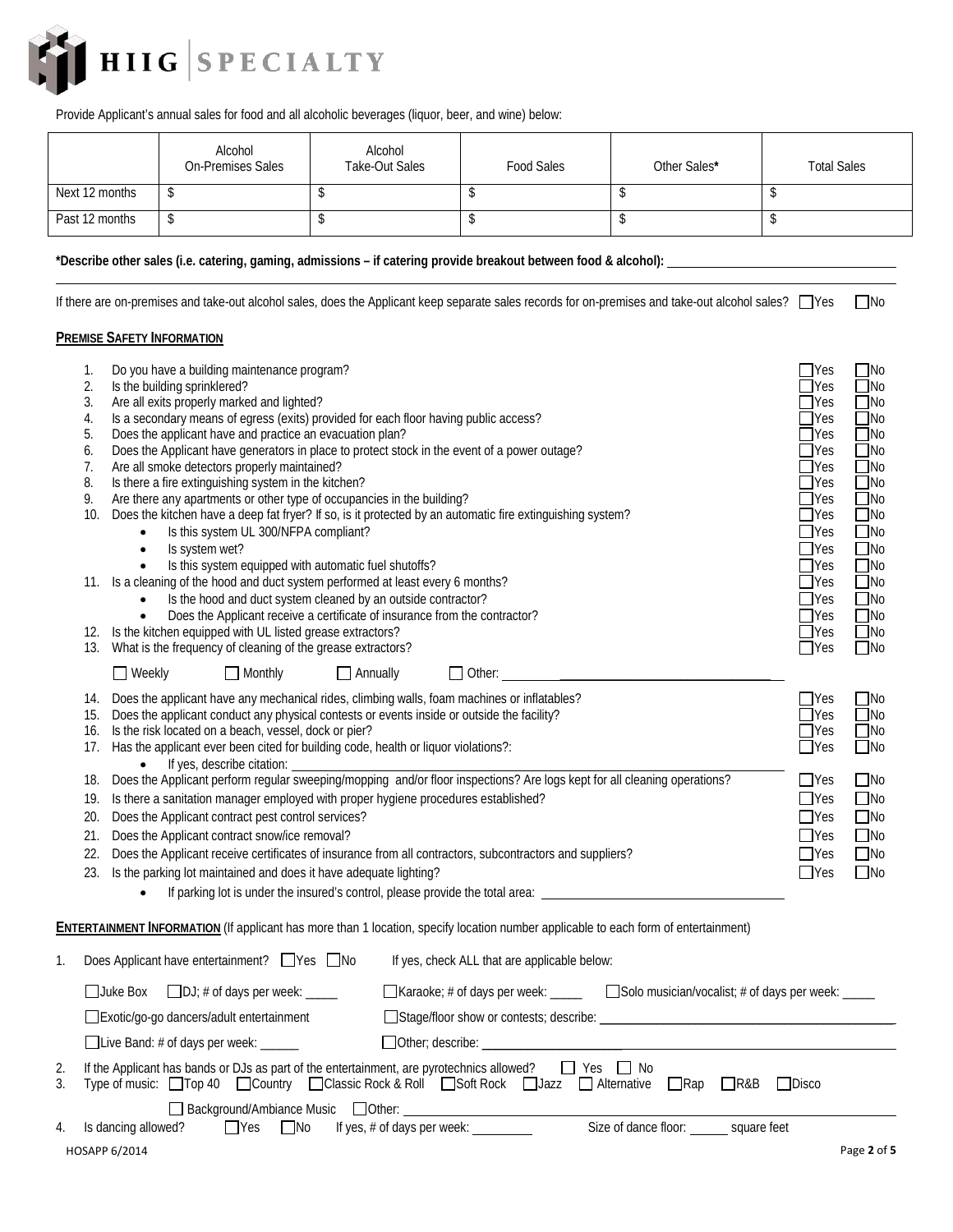

| 5.                                   | $\Box$ No<br>How often is the floor inspected for slip and fall hazards? ______________ Is the floor raised?<br>$\Box$ Yes<br>If Yes, does it have a railing around the entire floor?<br>$\Box$ No<br>$\Box$ Yes                                                                                                                                                                                                                                                                                                                                                                                                                                                                                                                                                                                                                                                                                                                                                                                                                                                                                                                                                                                 |                                                                                                                                                                                                                                          |                                                                                                                                                                                                                       |
|--------------------------------------|--------------------------------------------------------------------------------------------------------------------------------------------------------------------------------------------------------------------------------------------------------------------------------------------------------------------------------------------------------------------------------------------------------------------------------------------------------------------------------------------------------------------------------------------------------------------------------------------------------------------------------------------------------------------------------------------------------------------------------------------------------------------------------------------------------------------------------------------------------------------------------------------------------------------------------------------------------------------------------------------------------------------------------------------------------------------------------------------------------------------------------------------------------------------------------------------------|------------------------------------------------------------------------------------------------------------------------------------------------------------------------------------------------------------------------------------------|-----------------------------------------------------------------------------------------------------------------------------------------------------------------------------------------------------------------------|
| 6.                                   | Does the Applicant have any of the following?<br>□Yes □No - Pool Tables<br>If yes, number of Pool Tables: 1999<br>□Yes □No - Arcade Games<br>If yes, number of Arcade Games:<br>If yes, number of Gambling Machines: _____________<br>$\Box$ Yes $\Box$ No - Gambling Machines<br>■ Yes ■ No - Mechanical Riding Machines<br>If yes, describe:<br>∐Yes I_INo → Mechanical Riding Machines Fires, describe:<br>∏Yes ∏No → Sports Facilities on premises i.e. volleyball, softball, basketball, swimming pool, etc.<br>If yes, describe: <u>example and the set of the set of the set of the set of the set of the set of the set of the set of the set of the set of the set of the set of the set of the set of the set of the set of the set of the </u>                                                                                                                                                                                                                                                                                                                                                                                                                                        |                                                                                                                                                                                                                                          |                                                                                                                                                                                                                       |
|                                      | <b>LIQUOR LIABILITY INFORMATION</b>                                                                                                                                                                                                                                                                                                                                                                                                                                                                                                                                                                                                                                                                                                                                                                                                                                                                                                                                                                                                                                                                                                                                                              |                                                                                                                                                                                                                                          |                                                                                                                                                                                                                       |
| 1.<br>2.<br>3.<br>4.<br>5.           | Name of Liquor License Holder & License Number:<br>Lowest Beer price offered, not including happy hour or other promotions (check only one): 51-\$1.99 55+<br>Lowest Liquor/Wine price offered, not including happy hour/promotions (check only one): 51-\$2.99 S3-\$5.99<br>$\Box$ \$6+<br>Are alcohol discounts cheaper than 50% off or 2 for 1? $\Box$ Yes $\Box$ No<br>If yes, explain:<br>Within the past 5 years, has Applicant had a liquor license suspended or revoked or been fined/cited for violations of a law or ordinance related to the sale of<br>alcohol (sales after hours, sales to minors, etc.)?<br>$\Box$ Yes<br>$\Box$ No<br>If yes, # of times & explanation for each:                                                                                                                                                                                                                                                                                                                                                                                                                                                                                                  |                                                                                                                                                                                                                                          |                                                                                                                                                                                                                       |
| 6.<br>7.                             | Measures in place to prevent future incidents:<br>Does the Applicant require all alcohol serving or selling employees be certified by a formal alcohol-awareness training program?                                                                                                                                                                                                                                                                                                                                                                                                                                                                                                                                                                                                                                                                                                                                                                                                                                                                                                                                                                                                               | $\Box$ Yes                                                                                                                                                                                                                               | $\Box$ No                                                                                                                                                                                                             |
| 8.<br>9.<br>10.<br>11.<br>12.<br>13. | If yes, give the name of the training program (BEST, RAMP, TIPS, TAM, etc.):<br>Does the Applicant have procedures in place to regulate the sale of alcohol to intoxicated customers and to minors?<br>Are the Applicant's employees required to check age identification of customers who appear to be under the age of 25?<br>Does the Applicant allow customers to order more than one drink at last call?<br>Does the Applicant allow employees or independent contractors to consume alcohol on the premises while on the job?<br>Does the Applicant have a drive-through operation for the sale of alcohol?<br>Does or will the Applicant ever offer bottle service or set-ups?<br>14. Does or will the applicant ever offer?<br>a. Any drink specials/happy hours?<br>If yes: # of days per week: _<br>Drink specials/happy hours lasting longer than 3 hours?<br>b.<br>Drink specials/happy hours after 9:00pm?<br>С.<br>Single drink servings larger than 24 ounces?<br>d.<br>Complimentary drinks?<br>е.<br>"All you can drink" specials?<br>f.<br>"Flaming shots"<br>g.<br>Vaporized Alcohol<br>h.<br>Nitrogen Drinks<br>İ.<br>Are IDs checked at the door or at the time of service? | $\exists$ Yes<br>$\Box$ Yes<br>$\exists$ Yes<br>$\Box$ Yes<br>$\Box$ Yes<br>$\Box$ Yes<br>$\Box$ Yes<br>$\Box$ Yes<br>$\Box$ Yes<br>$\Box$ Yes<br>$\Box$ Yes<br>$\Box$ Yes<br>$\Box$ Yes<br>$\exists$ Yes<br>$\exists$ Yes<br>$\Box$ Yes | $\square$ No<br>$\Box$ No<br>$\square$ No<br>$\Box$ No<br>$\Box$ No<br>$\square$ No<br>$\Box$ No<br>$\Box$ No<br>$\Box$ No<br>$\Box$ No<br>$\Box$ No<br>$\Box$ No<br>$\Box$ No<br>$\Box$ No<br>$\Box$ No<br>$\Box$ No |
|                                      | Are electronic devices used to verify integrity of ID presented?<br>k.<br>15. Is BYOB permitted?<br>If yes, does the establishment have a wait staff that actively monitors all alcohol consumption,<br>and requests a valid ID from all patrons?                                                                                                                                                                                                                                                                                                                                                                                                                                                                                                                                                                                                                                                                                                                                                                                                                                                                                                                                                | $\mathsf{\rpreceq}$ Yes<br>$\Box$ Yes<br><b>Nes</b>                                                                                                                                                                                      | No<br>∐No<br>No                                                                                                                                                                                                       |
|                                      | Are patrons permitted to bring hard alcohol on the premises?<br>$\bullet$<br><b>SECURITY INFORMATION</b><br>Does the Applicant use bouncers, I.D. checkers or security personnel? □ Yes<br>$\Box$ No<br>If yes, how many are used during peak periods?<br>1.<br>2.<br>Does applicant hire any contracted security service?<br>If yes, are certificates of insurance obtained and the applicant named as an additional insured?                                                                                                                                                                                                                                                                                                                                                                                                                                                                                                                                                                                                                                                                                                                                                                   | $\Box$ Yes<br>$\Box$ Yes<br>$\Box$ Yes                                                                                                                                                                                                   | $\Box$ No<br>_INo<br>$\square$ No                                                                                                                                                                                     |

- 
- 
- 5. Are firearms permitted or kept on premises?<br>6. Are incident logs documenting when a perso
- 3. Are background checks completed on all security employees?<br>
3. Are background checks completed on all security employees?<br>
3. Does the applicant engage off duty police officers for work in or about the premises?<br>
5. Are 4. Does the applicant engage off duty police officers for work in or about the premises?<br>
5. Are firearms permitted or kept on premises?<br>
6. Are incident logs documenting when a person was refused service or other alcohol
- 6. Are incident logs documenting when a person was refused service or other alcohol related events maintained?<br>7. Do you have video surveillance?  $\Box$  Yes  $\Box$  No If Yes, how many days do you keep the video t □ Yes □ No If Yes, how many days do you keep the video tapes?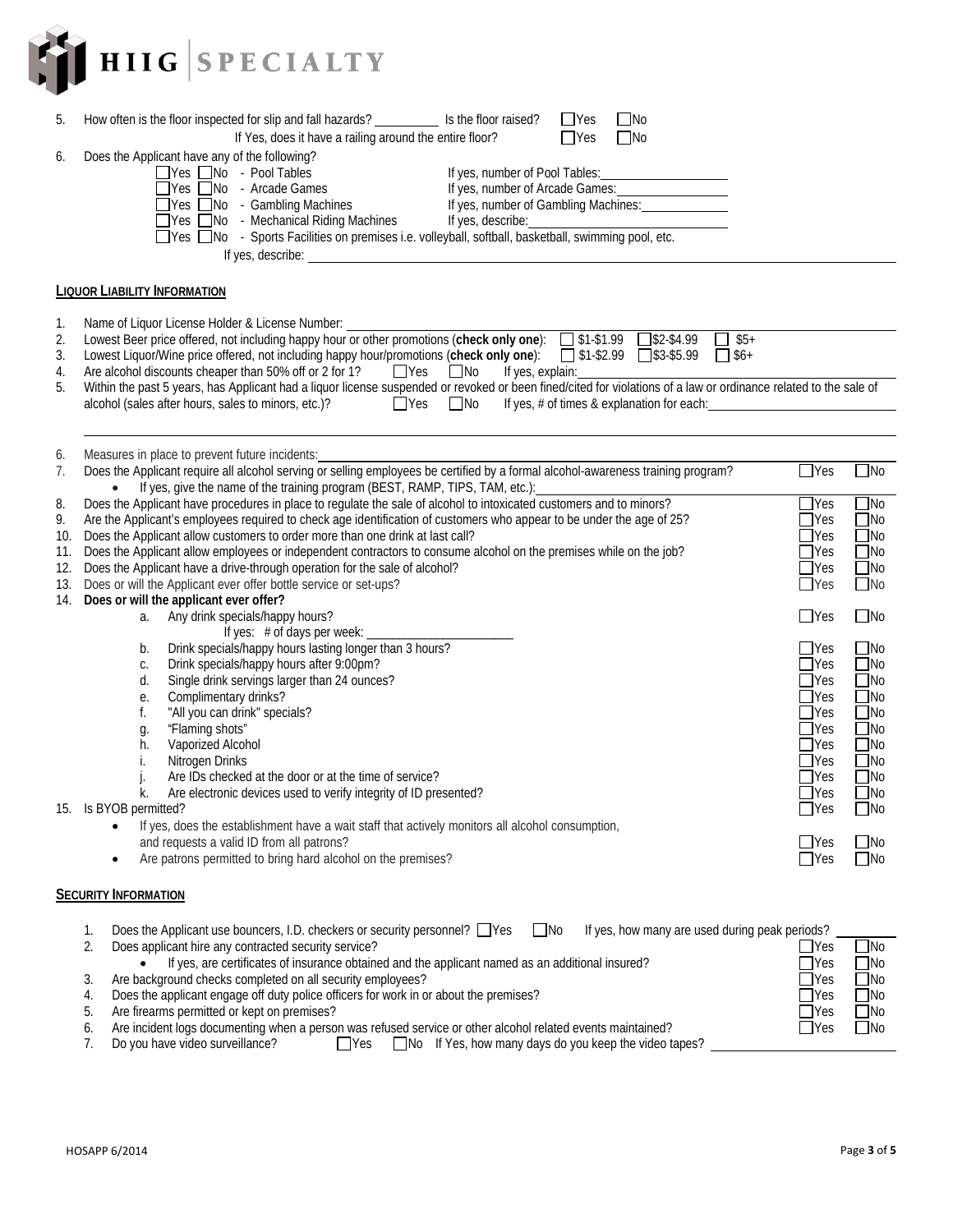

## **AUTOMOBILE INFORMATION**

| 1.<br>2.<br>3.<br>4.<br>5.<br>6.             | Is Hired and Non Owned Auto Coverage Requested?<br>Are there any catering operations?<br>Does the Applicant do any delivery?<br>If Yes to question 2 or 3, are there any employee personal vehicles used?<br>Does the Applicant have valet parking services?<br>• If yes, is parking performed by a valet contracted service?<br>Are certificates of insurance obtained and is the applicant named as an Additional Insured?<br>$\bullet$                                                                                                                                                                                                                                                                                                                                                                       | $\exists$ Yes<br><b>TYes</b><br>$\sqsupset$ Yes<br>$\Box$ Yes<br>$\Box$ Yes<br>$\Box$ Yes<br>$\Box$ Yes<br>$\Box$ Yes | $\Box$ No<br>$\square$ No<br>$\Box$ No<br>$\Box$ No<br>$\Box$ No<br>$\Box$ No<br>$\Box$ No<br>$\Box$ No |
|----------------------------------------------|-----------------------------------------------------------------------------------------------------------------------------------------------------------------------------------------------------------------------------------------------------------------------------------------------------------------------------------------------------------------------------------------------------------------------------------------------------------------------------------------------------------------------------------------------------------------------------------------------------------------------------------------------------------------------------------------------------------------------------------------------------------------------------------------------------------------|-----------------------------------------------------------------------------------------------------------------------|---------------------------------------------------------------------------------------------------------|
|                                              | <b>PROPERTY SECTION</b> (please complete if property coverage is requested)                                                                                                                                                                                                                                                                                                                                                                                                                                                                                                                                                                                                                                                                                                                                     |                                                                                                                       |                                                                                                         |
| 1.<br>2.<br>3.<br>4.<br>5.<br>6.<br>7.<br>8. | RC or ACV:<br>Coinsurance: ______ %<br>Contents: \$<br>Tenant Improvements & Betterments: \$<br>Sign: \$<br>Business Income: \$<br>Other: and the control of the control of the control of the control of the control of the control of the control of the control of the control of the control of the control of the control of the control of the control of t<br>Updates: Roof: (year) Plumbing: (year) Heat: (year) Heat: (year) Electric: (year) Electric: (year) Exposures: (right) (year) Plumbing: (left) (year) Heat: (year) Electric: (year) (year) Electric: (year) Electric: (year) Is<br>a.<br>b.<br>C.<br>Smoke Detectors<br>Sprinkler Systems<br>$\Box$ Yes $\Box$ No<br>d.<br>Sprinkler Systems<br>Alarms: Fire □Yes □No Burglar □Yes □No Central Station □Yes □No Grade _________<br>е.<br>f. |                                                                                                                       |                                                                                                         |
|                                              | <b>EMPLOYEE/HIRING INFORMATION</b>                                                                                                                                                                                                                                                                                                                                                                                                                                                                                                                                                                                                                                                                                                                                                                              |                                                                                                                       |                                                                                                         |
| $\mathbf{1}$ .<br>2.<br>3.                   | Do hiring procedures include background checks, job history and references?<br>Can cashiers tamper with customer's checks or register receipts?<br>Does the applicant have a written Sexual Harassment Policy?                                                                                                                                                                                                                                                                                                                                                                                                                                                                                                                                                                                                  | $\exists$ Yes<br>$\exists$ Yes<br>$\Box$ Yes                                                                          | $\Box$ No<br>$\square$ No<br>$\Box$ No                                                                  |
|                                              |                                                                                                                                                                                                                                                                                                                                                                                                                                                                                                                                                                                                                                                                                                                                                                                                                 |                                                                                                                       |                                                                                                         |
| <b>LOSS HISTORY</b>                          |                                                                                                                                                                                                                                                                                                                                                                                                                                                                                                                                                                                                                                                                                                                                                                                                                 |                                                                                                                       |                                                                                                         |
|                                              | In the past 3 years, has the applicant had any GL or LL claims or incidents that might give rise to such a claim, whether insured or not?<br>If yes, please provide details:                                                                                                                                                                                                                                                                                                                                                                                                                                                                                                                                                                                                                                    | $\Box$ Yes                                                                                                            | □No                                                                                                     |

|              | Date of<br>Incident | Date of<br>Claim | Amount Paid | Amount<br>Reserved | Status<br>(Open/Closed) | Description of Incident/Claim |
|--------------|---------------------|------------------|-------------|--------------------|-------------------------|-------------------------------|
| $\mathsf{A}$ |                     |                  |             |                    |                         |                               |
| B            |                     |                  |             |                    |                         |                               |
| $\sim$<br>◡  |                     |                  |             |                    |                         |                               |
| IJ           |                     |                  |             |                    |                         |                               |

In the past 3 years, has the applicant had any *Property claims* or incidents that might give rise to such a claim, whether insured or not? If yes, please provide details:

|             | Date of<br>Incident | Date of<br>Claim | <b>Amount Paid</b> | Amount<br>Reserved | <b>Status</b><br>(Open/Closed) | Description of Incident/Claim |
|-------------|---------------------|------------------|--------------------|--------------------|--------------------------------|-------------------------------|
| A           |                     |                  |                    |                    |                                |                               |
| Β           |                     |                  |                    |                    |                                |                               |
| $\sim$<br>◡ |                     |                  |                    |                    |                                |                               |
| D           |                     |                  |                    |                    |                                |                               |